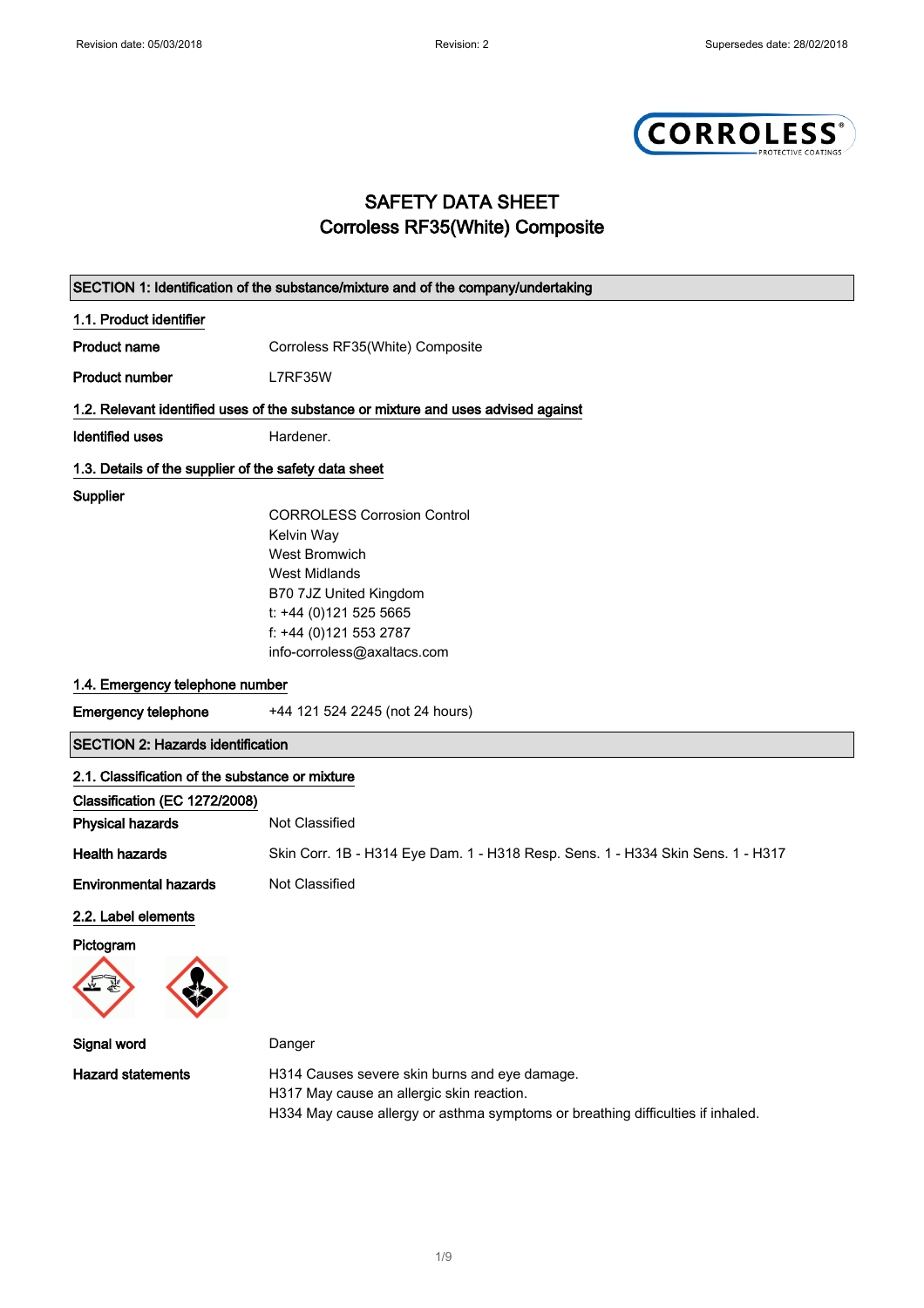| <b>Precautionary statements</b>                                                                                                                                   | P264 Wash contaminated skin thoroughly after handling.<br>P272 Contaminated work clothing should not be allowed out of the workplace.<br>P280 Wear protective gloves/ protective clothing/ eye protection/ face protection.<br>P284 [In case of inadequate ventilation] wear respiratory protection.<br>P304+P340 IF INHALED: Remove person to fresh air and keep comfortable for breathing.<br>P305+P351+P338 IF IN EYES: Rinse cautiously with water for several minutes. Remove<br>contact lenses, if present and easy to do. Continue rinsing.<br>P321 Specific treatment (see medical advice on this label).<br>P333+P313 If skin irritation or rash occurs: Get medical advice/attention.<br>P337+P313 If eye irritation persists: Get medical advice/ attention.<br>P342+P311 If experiencing respiratory symptoms: Call a POISON CENTER/ doctor.<br>P362+P364 Take off contaminated clothing and wash it before reuse.<br>P501 Dispose of contents/ container in accordance with national regulations.<br>P233 Keep container tightly closed.<br>P260 Do not breathe vapour/ spray.<br>P262 Do not get in eyes, on skin, or on clothing.<br>P301+P330+P331 IF SWALLOWED: Rinse mouth. Do NOT induce vomiting.<br>P303+P361+P353 IF ON SKIN (or hair): Take off immediately all contaminated clothing.<br>Rinse skin with water/ shower. |                                                      |          |
|-------------------------------------------------------------------------------------------------------------------------------------------------------------------|-------------------------------------------------------------------------------------------------------------------------------------------------------------------------------------------------------------------------------------------------------------------------------------------------------------------------------------------------------------------------------------------------------------------------------------------------------------------------------------------------------------------------------------------------------------------------------------------------------------------------------------------------------------------------------------------------------------------------------------------------------------------------------------------------------------------------------------------------------------------------------------------------------------------------------------------------------------------------------------------------------------------------------------------------------------------------------------------------------------------------------------------------------------------------------------------------------------------------------------------------------------------------------------------------------------------------------------------------|------------------------------------------------------|----------|
| Contains                                                                                                                                                          | 2,4,6-tris(dimethylaminomethyl)phenol, ethylenediamine                                                                                                                                                                                                                                                                                                                                                                                                                                                                                                                                                                                                                                                                                                                                                                                                                                                                                                                                                                                                                                                                                                                                                                                                                                                                                          |                                                      |          |
| 2.3. Other hazards                                                                                                                                                |                                                                                                                                                                                                                                                                                                                                                                                                                                                                                                                                                                                                                                                                                                                                                                                                                                                                                                                                                                                                                                                                                                                                                                                                                                                                                                                                                 |                                                      |          |
| <b>SECTION 3: Composition/information on ingredients</b>                                                                                                          |                                                                                                                                                                                                                                                                                                                                                                                                                                                                                                                                                                                                                                                                                                                                                                                                                                                                                                                                                                                                                                                                                                                                                                                                                                                                                                                                                 |                                                      |          |
| 3.2. Mixtures                                                                                                                                                     |                                                                                                                                                                                                                                                                                                                                                                                                                                                                                                                                                                                                                                                                                                                                                                                                                                                                                                                                                                                                                                                                                                                                                                                                                                                                                                                                                 |                                                      |          |
| 2,4,6-tris(dimethylaminomethyl)phenol                                                                                                                             |                                                                                                                                                                                                                                                                                                                                                                                                                                                                                                                                                                                                                                                                                                                                                                                                                                                                                                                                                                                                                                                                                                                                                                                                                                                                                                                                                 |                                                      | $1 - 5%$ |
| CAS number: 90-72-2                                                                                                                                               | EC number: 202-013-9                                                                                                                                                                                                                                                                                                                                                                                                                                                                                                                                                                                                                                                                                                                                                                                                                                                                                                                                                                                                                                                                                                                                                                                                                                                                                                                            | REACH registration number: 01-<br>2119560597-27-XXXX |          |
| Classification<br>Acute Tox. 4 - H302<br>Skin Irrit. 2 - H315<br>Eye Irrit. 2 - H319                                                                              |                                                                                                                                                                                                                                                                                                                                                                                                                                                                                                                                                                                                                                                                                                                                                                                                                                                                                                                                                                                                                                                                                                                                                                                                                                                                                                                                                 |                                                      |          |
| ethylenediamine                                                                                                                                                   |                                                                                                                                                                                                                                                                                                                                                                                                                                                                                                                                                                                                                                                                                                                                                                                                                                                                                                                                                                                                                                                                                                                                                                                                                                                                                                                                                 |                                                      | $1 - 5%$ |
| CAS number: 107-15-3                                                                                                                                              | EC number: 203-468-6                                                                                                                                                                                                                                                                                                                                                                                                                                                                                                                                                                                                                                                                                                                                                                                                                                                                                                                                                                                                                                                                                                                                                                                                                                                                                                                            | REACH registration number: 01-<br>2119480383-37-XXXX |          |
| Classification<br>Flam. Liq. 3 - H226<br>Acute Tox. 4 - H302<br><b>Acute Tox. 4 - H312</b><br>Skin Corr. 1B - H314<br>Resp. Sens. 1 - H334<br>Skin Sens. 1 - H317 | The Full Text for all R-Phrases and Hazard Statements are Displayed in Section 16.                                                                                                                                                                                                                                                                                                                                                                                                                                                                                                                                                                                                                                                                                                                                                                                                                                                                                                                                                                                                                                                                                                                                                                                                                                                              |                                                      |          |

SECTION 4: First aid measures

### 4.1. Description of first aid measures

General information If in doubt, get medical attention promptly. Never give anything by mouth to an unconscious person.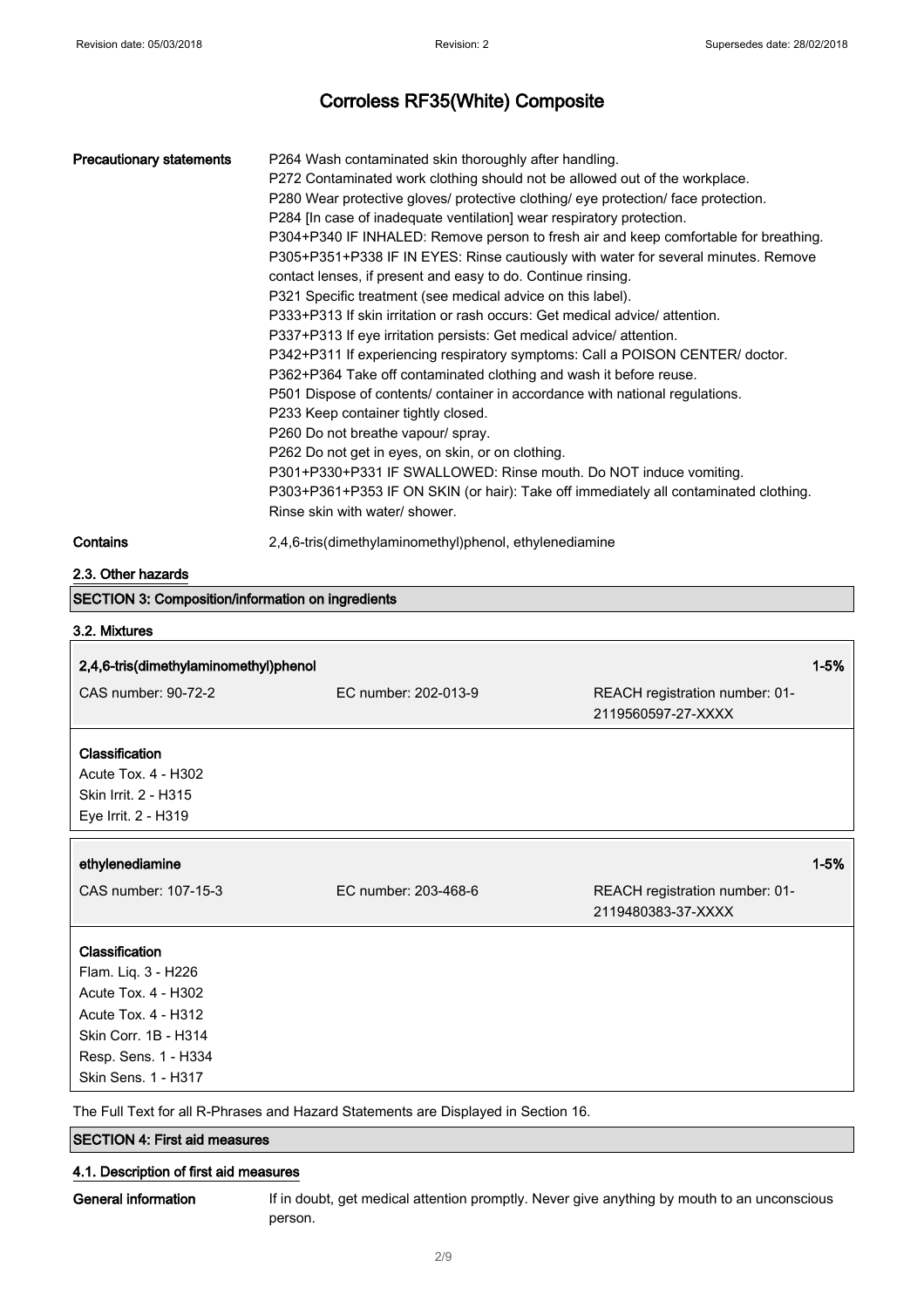| Inhalation                                                 | Move affected person to fresh air at once. If breathing stops, provide artificial respiration.                                                                                                                                                                                                                                  |
|------------------------------------------------------------|---------------------------------------------------------------------------------------------------------------------------------------------------------------------------------------------------------------------------------------------------------------------------------------------------------------------------------|
| Ingestion                                                  | Get medical attention immediately. Keep affected person warm and at rest. Do not induce<br>vomiting.                                                                                                                                                                                                                            |
| Skin contact                                               | Remove contaminated clothing immediately and wash skin with soap and water. Do not use<br>organic solvents.                                                                                                                                                                                                                     |
| Eye contact                                                | Rinse immediately with plenty of water. Continue to rinse for at least 10 minutes.                                                                                                                                                                                                                                              |
| <b>Protection of first aiders</b>                          | First aid personnel should wear appropriate protective equipment during any rescue. It may<br>be dangerous for first aid personnel to carry out mouth-to-mouth resuscitation. Wash<br>contaminated clothing thoroughly with water before removing it from the affected person, or<br>wear gloves.                               |
|                                                            | 4.2. Most important symptoms and effects, both acute and delayed                                                                                                                                                                                                                                                                |
| <b>Inhalation</b>                                          | Harmful if inhaled. May cause respiratory irritation. May cause allergy or asthma symptoms or<br>breathing difficulties if inhaled. Prolonged or repeated exposure may cause the following<br>adverse effects: Coughing. May cause nausea, headache, dizziness and intoxication.<br>Delayed, often serious, breathing problems. |
| Ingestion                                                  | Pneumonia may be the result if vomited material containing solvents reaches the lungs. May<br>be fatal if swallowed and enters airways. Ingestion may cause severe irritation of the mouth,<br>the oesophagus and the gastrointestinal tract. May cause stomach pain or vomiting.                                               |
| Skin contact                                               | Causes skin irritation. May cause an allergic skin reaction.                                                                                                                                                                                                                                                                    |
| Eye contact                                                | Causes serious eye irritation. Prolonged or repeated exposure may cause the following<br>adverse effects: Pain or irritation. Profuse watering of the eyes. Redness.                                                                                                                                                            |
|                                                            | 4.3. Indication of any immediate medical attention and special treatment needed                                                                                                                                                                                                                                                 |
| Notes for the doctor                                       | Treat symptomatically.                                                                                                                                                                                                                                                                                                          |
| <b>Specific treatments</b>                                 | No specific chemical antidote is known to be required after exposure to this product.                                                                                                                                                                                                                                           |
| <b>SECTION 5: Firefighting measures</b>                    |                                                                                                                                                                                                                                                                                                                                 |
| 5.1. Extinguishing media                                   |                                                                                                                                                                                                                                                                                                                                 |
| Suitable extinguishing media                               | Extinguish with alcohol-resistant foam, carbon dioxide, dry powder or water fog.                                                                                                                                                                                                                                                |
| Unsuitable extinguishing<br>media                          | Do not use water jet as an extinguisher, as this will spread the fire.                                                                                                                                                                                                                                                          |
| 5.2. Special hazards arising from the substance or mixture |                                                                                                                                                                                                                                                                                                                                 |
| Specific hazards                                           | The product is flammable. Fire-water run-off in sewers may create fire or explosion hazard.<br>Vapours are heavier than air and may spread near ground and travel a considerable distance<br>to a source of ignition and flash back. Control run-off water by containing and keeping it out of<br>sewers and watercourses.      |
| <b>Hazardous combustion</b><br>products                    | Thermal decomposition or combustion products may include the following substances:<br>Carbon dioxide (CO2). Carbon monoxide (CO). Acrid smoke or fumes. Oxides of nitrogen.                                                                                                                                                     |
| 5.3. Advice for firefighters                               |                                                                                                                                                                                                                                                                                                                                 |
| Protective actions during<br>firefighting                  | In case of fire: Evacuate area. No action shall be taken without appropriate training or<br>involving any personal risk. Cool containers exposed to heat with water spray and remove<br>them from the fire area if it can be done without risk.                                                                                 |
| Special protective equipment<br>for firefighters           | Wear positive-pressure self-contained breathing apparatus (SCBA) and appropriate protective<br>clothing. Firefighter's clothing conforming to European standard EN469 (including helmets,<br>protective boots and gloves) will provide a basic level of protection for chemical incidents.                                      |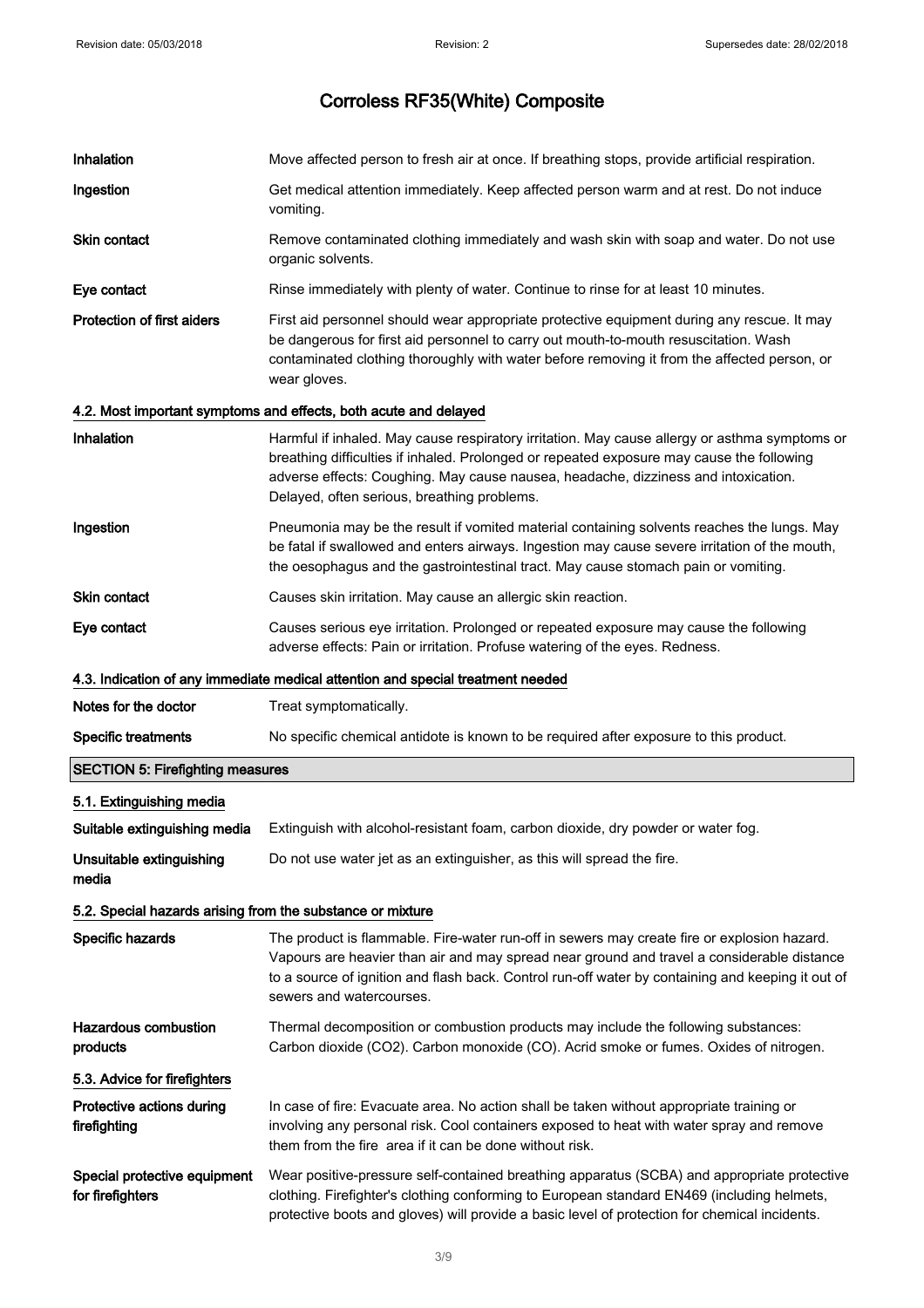### SECTION 6: Accidental release measures

### 6.1. Personal precautions, protective equipment and emergency procedures

For non-emergency personnel No action shall be taken without appropriate training or involving any personal risk. Evacuate area. Keep unnecessary and unprotected personnel away from the spillage. Do not touch or walk into spilled material. Eliminate all ignition sources if safe to do so. No smoking, sparks, flames or other sources of ignition near spillage. Do not breathe gas, fume, vapours or spray. Provide adequate ventilation. If ventilation is inadequate, suitable respiratory protection must be worn. Use protective equipment appropriate for surrounding materials.

For emergency responders Wear protective clothing as described in Section 8 of this safety data sheet.

### 6.2. Environmental precautions

Environmental precautions Avoid the spillage or runoff entering drains, sewers or watercourses. Inform the relevant authorities if environmental pollution occurs (sewers, waterways, soil or air). Contain spillage with sand, earth or other suitable non-combustible material.

### 6.3. Methods and material for containment and cleaning up

Methods for cleaning up Small Spillages: Stop leak if safe to do so. Move containers from spillage area. Absorb spillage with non-combustible, absorbent material. Place waste in labelled, sealed containers. Large Spillages: Eliminate all ignition sources if safe to do so. Stop leak if safe to do so. Move containers from spillage area. No smoking, sparks, flames or other sources of ignition near spillage. Avoid the spillage or runoff entering drains, sewers or watercourses. Dispose of waste via a licensed waste disposal contractor. The contaminated absorbent may pose the same hazard as the spilled material.

### 6.4. Reference to other sections

Reference to other sections For personal protection, see Section 8. For waste disposal, see Section 13.

### SECTION 7: Handling and storage

### 7.1. Precautions for safe handling

| Note:                                     | The information in this section contains generic advise and guidance.                                                                                                                                                                                                                                                                                                                                                                                                                                                                                                                                                                                                                            |
|-------------------------------------------|--------------------------------------------------------------------------------------------------------------------------------------------------------------------------------------------------------------------------------------------------------------------------------------------------------------------------------------------------------------------------------------------------------------------------------------------------------------------------------------------------------------------------------------------------------------------------------------------------------------------------------------------------------------------------------------------------|
| Usage precautions                         | For professional users only. Eliminate all sources of ignition. Use only in well-ventilated areas.<br>Wear protective clothing as described in Section 8 of this safety data sheet. Earth container<br>and transfer equipment to eliminate sparks from static electricity. For the greatest protection,<br>clothing should include anti-static overalls, boots and gloves. Use only non-sparking tools.<br>Keep away from heat, sparks and open flame. Avoid inhalation of vapours/spray and contact<br>with skin and eyes. Inhalation of dust during cutting, grinding or sanding operations involving<br>this product may cause irritation of the respiratory tract. Do not empty into drains. |
| Advice on general<br>occupational hygiene | Do not eat, drink or smoke when using this product. Good personal hygiene procedures<br>should be implemented. Wash hands thoroughly after handling. Take off contaminated<br>clothing and wash it before reuse. Remove contaminated clothing and protective equipment<br>before entering eating areas. Change work clothing daily before leaving workplace.                                                                                                                                                                                                                                                                                                                                     |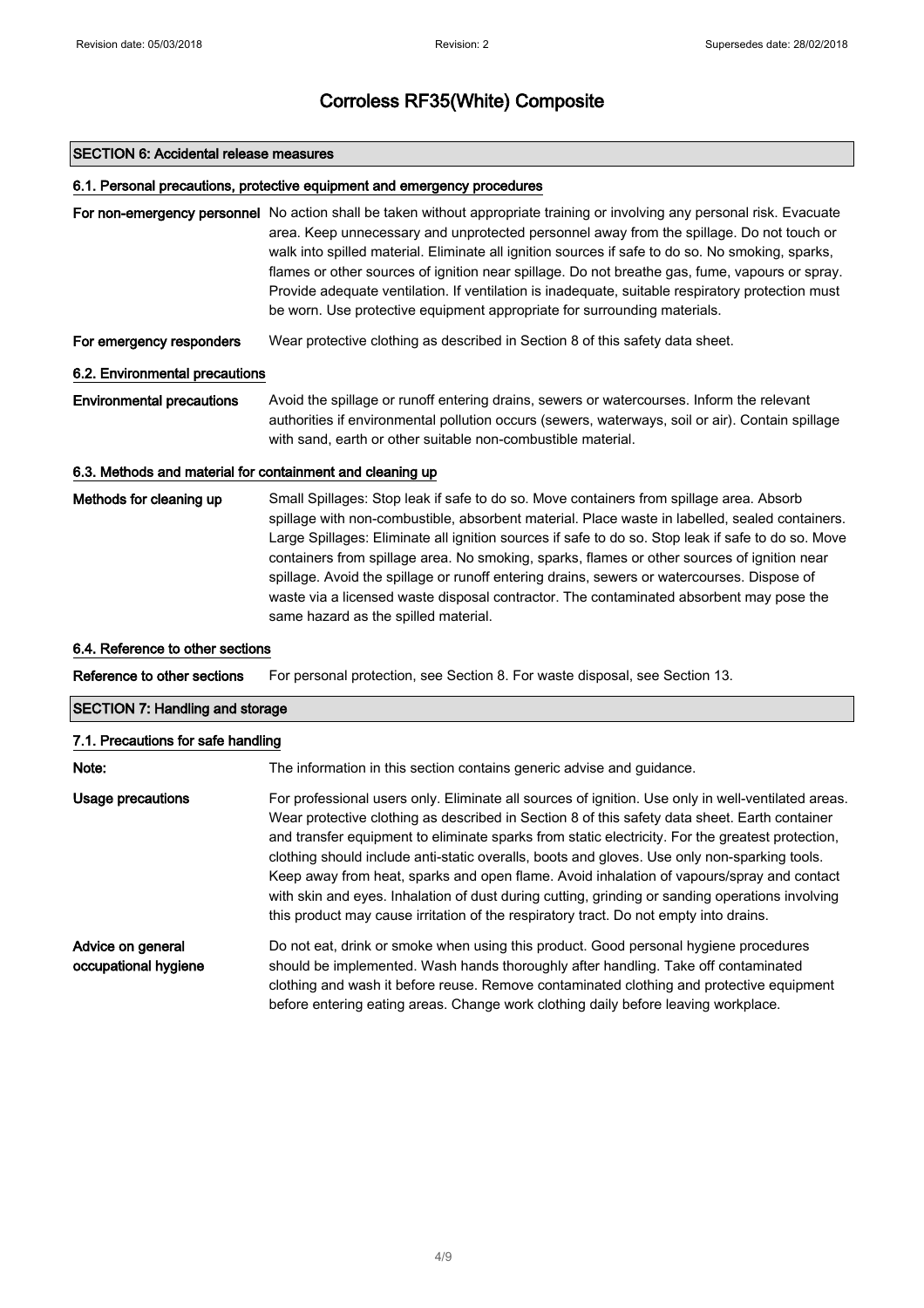### 7.2. Conditions for safe storage, including any incompatibilities

| <b>Storage precautions</b>                              | Store at temperatures between 5°C and 25°C. Store in accordance with national regulations.<br>Store in tightly-closed, original container. Avoid contact with oxidising agents. Avoid contact<br>with acids and alkalis. Read label before use. Avoid exposure to high temperatures or direct<br>sunlight. Keep away from heat, hot surfaces, sparks, open flames and other ignition sources.<br>No smoking. Keep container tightly sealed when not in use.                                                        |
|---------------------------------------------------------|--------------------------------------------------------------------------------------------------------------------------------------------------------------------------------------------------------------------------------------------------------------------------------------------------------------------------------------------------------------------------------------------------------------------------------------------------------------------------------------------------------------------|
| Storage class                                           | Flammable liquid storage.                                                                                                                                                                                                                                                                                                                                                                                                                                                                                          |
| 7.3. Specific end use(s)                                |                                                                                                                                                                                                                                                                                                                                                                                                                                                                                                                    |
| Specific end use(s)                                     | The identified uses for this product are detailed in Section 1.2.                                                                                                                                                                                                                                                                                                                                                                                                                                                  |
| <b>SECTION 8: Exposure Controls/personal protection</b> |                                                                                                                                                                                                                                                                                                                                                                                                                                                                                                                    |
| 8.1. Control parameters                                 |                                                                                                                                                                                                                                                                                                                                                                                                                                                                                                                    |
|                                                         | 2,4,6-tris(dimethylaminomethyl)phenol (CAS: 90-72-2)                                                                                                                                                                                                                                                                                                                                                                                                                                                               |
| <b>PNEC</b>                                             | - Fresh water; 0.084 mg/l                                                                                                                                                                                                                                                                                                                                                                                                                                                                                          |
|                                                         | - Marine water; 0.0084 mg/l<br>- Intermittent release; 0.84 mg/l                                                                                                                                                                                                                                                                                                                                                                                                                                                   |
|                                                         | - STP; 0.2 mg/l                                                                                                                                                                                                                                                                                                                                                                                                                                                                                                    |
| 8.2. Exposure controls                                  |                                                                                                                                                                                                                                                                                                                                                                                                                                                                                                                    |
| Protective equipment                                    |                                                                                                                                                                                                                                                                                                                                                                                                                                                                                                                    |
|                                                         |                                                                                                                                                                                                                                                                                                                                                                                                                                                                                                                    |
| Appropriate engineering<br>controls                     | As this product contains ingredients with exposure limits, process enclosures, local exhaust<br>ventilation or other engineering controls should be used to keep worker exposure below any<br>statutory or recommended limits, if use generates dust, fumes, gas, vapour or mist. Use<br>explosion-proof ventilating equipment.                                                                                                                                                                                    |
| Eye/face protection                                     | Eyewear complying with an approved standard should be worn if a risk assessment indicates<br>eye contact is possible. Personal protective equipment for eye and face protection should<br>comply with European Standard EN166. Chemical splash goggles or face shield. If inhalation<br>hazards exist, a full-face respirator may be required instead.                                                                                                                                                             |
| Hand protection                                         | To protect hands from chemicals, gloves should comply with European Standard EN374. The<br>most suitable glove should be chosen in consultation with the glove supplier/manufacturer,<br>who can provide information about the breakthrough time of the glove material. Considering<br>the data specified by the glove manufacturer, check during use that the gloves are retaining<br>their protective properties and change them as soon as any deterioration is detected.                                       |
| Other skin and body<br>protection                       | Wear appropriate clothing to prevent any possibility of liquid contact and repeated or<br>prolonged vapour contact. Wear suitable protective equipment for prolonged exposure and/or<br>high concentrations of vapours, spray or mist. For the greatest protection, clothing should<br>include anti-static overalls, boots and gloves. Refer to European Standard EN 1149 for<br>information on material and design requirements and test methods.                                                                 |
| Hygiene measures                                        | Good personal hygiene procedures should be implemented. Wash hands thoroughly after<br>handling. Wash promptly with soap and water if skin becomes contaminated. Promptly<br>remove any clothing that becomes contaminated. Care should be taken to avoid contact with<br>contaminants when removing contaminated clothing. Remove contaminated clothing and<br>protective equipment before entering eating areas. Use appropriate skin cream to prevent<br>drying of skin. When using do not eat, drink or smoke. |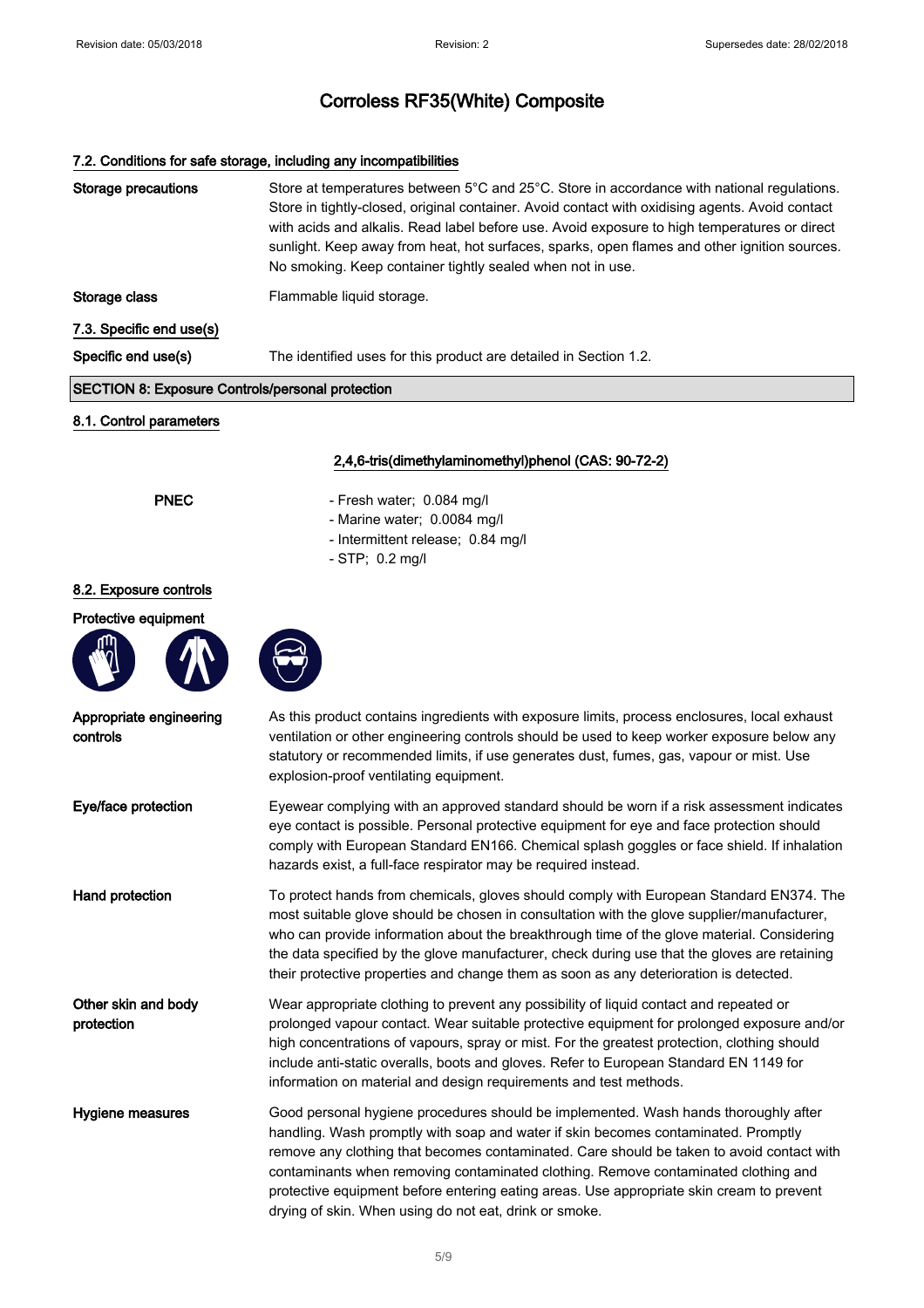| <b>Respiratory protection</b>             | Respirator selection must be based on exposure levels, the hazards of the product and the<br>safe working limits of the selected respirator.                                                                                                                                                                                                                                                                                                                                                            |
|-------------------------------------------|---------------------------------------------------------------------------------------------------------------------------------------------------------------------------------------------------------------------------------------------------------------------------------------------------------------------------------------------------------------------------------------------------------------------------------------------------------------------------------------------------------|
| <b>Environmental exposure</b><br>controls | Emissions from ventilation or work process equipment should be checked to ensure they<br>comply with the requirements of environmental protection legislation. In some cases, fume<br>scrubbers, filters or engineering modifications to the process equipment will be necessary to<br>reduce emissions to acceptable levels. Keep container tightly sealed when not in use.<br>Residues and empty containers should be taken care of as hazardous waste according to<br>local and national provisions. |

### SECTION 9: Physical and Chemical Properties

| 9.1. Information on basic physical and chemical properties |                                                                                                                                                                                                                               |
|------------------------------------------------------------|-------------------------------------------------------------------------------------------------------------------------------------------------------------------------------------------------------------------------------|
| Appearance                                                 | Liquid.                                                                                                                                                                                                                       |
| Colour                                                     | White.                                                                                                                                                                                                                        |
| Odour                                                      | Characteristic.                                                                                                                                                                                                               |
| Flash point                                                | 148°C SCC (Setaflash closed cup).                                                                                                                                                                                             |
| Vapour density                                             | Heavier than air.                                                                                                                                                                                                             |
| <b>Relative density</b>                                    | $1.33 + 0.05$ Kg/L                                                                                                                                                                                                            |
| Solubility(ies)                                            | Immiscible with water.                                                                                                                                                                                                        |
| <b>Viscosity</b>                                           | Kinematic viscosity $> 20.5$ mm <sup>2</sup> /s.                                                                                                                                                                              |
| 9.2. Other information                                     |                                                                                                                                                                                                                               |
| <b>SECTION 10: Stability and reactivity</b>                |                                                                                                                                                                                                                               |
| 10.1. Reactivity                                           |                                                                                                                                                                                                                               |
| Reactivity                                                 | No test data specifically related to reactivity available for this product or its ingredients.                                                                                                                                |
| 10.2. Chemical stability                                   |                                                                                                                                                                                                                               |
| <b>Stability</b>                                           | Stable at normal ambient temperatures and when used as recommended.                                                                                                                                                           |
| 10.3. Possibility of hazardous reactions                   |                                                                                                                                                                                                                               |
| Possibility of hazardous<br>reactions                      | Under normal conditions of storage and use, no hazardous reactions will occur.                                                                                                                                                |
| 10.4. Conditions to avoid                                  |                                                                                                                                                                                                                               |
| Conditions to avoid                                        | Avoid heat, flames and other sources of ignition. Do not pressurise, cut, weld, drill, grind or<br>otherwise expose containers to heat or sources of ignition. Avoid the accumulation of vapours<br>in low or confined areas. |
| 10.5. Incompatible materials                               |                                                                                                                                                                                                                               |
| Materials to avoid                                         | Avoid contact with the following materials: Oxidising agents.                                                                                                                                                                 |
| 10.6. Hazardous decomposition products                     |                                                                                                                                                                                                                               |
| Hazardous decomposition<br>products                        | Does not decompose when used and stored as recommended.                                                                                                                                                                       |
| <b>SECTION 11: Toxicological information</b>               |                                                                                                                                                                                                                               |
| 11.1. Information on toxicological effects                 |                                                                                                                                                                                                                               |

Toxicological effects No information available.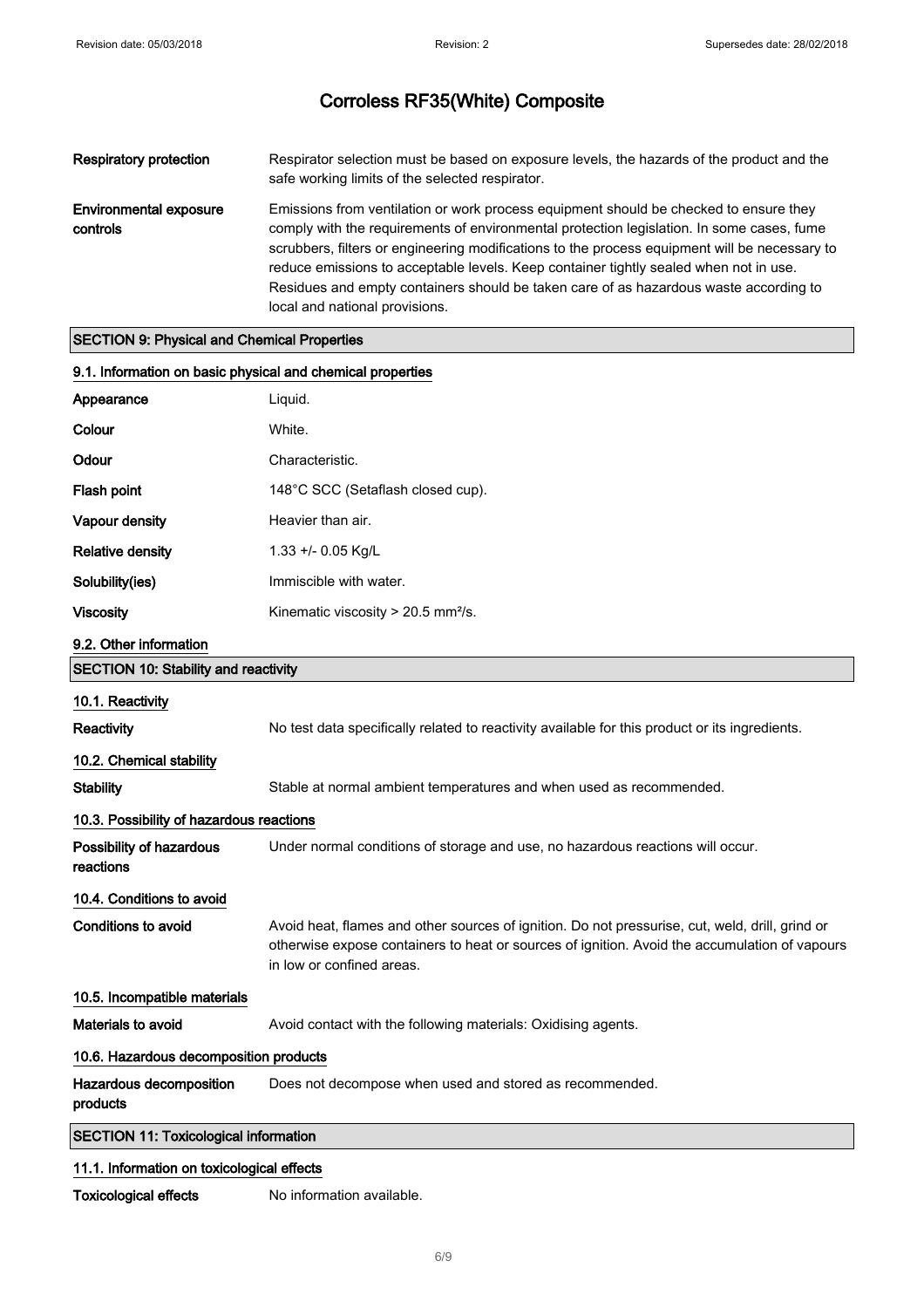Acute toxicity - oral ATE oral (mg/kg) 26,250.03

Acute toxicity - dermal ATE dermal (mg/kg) 57,750.06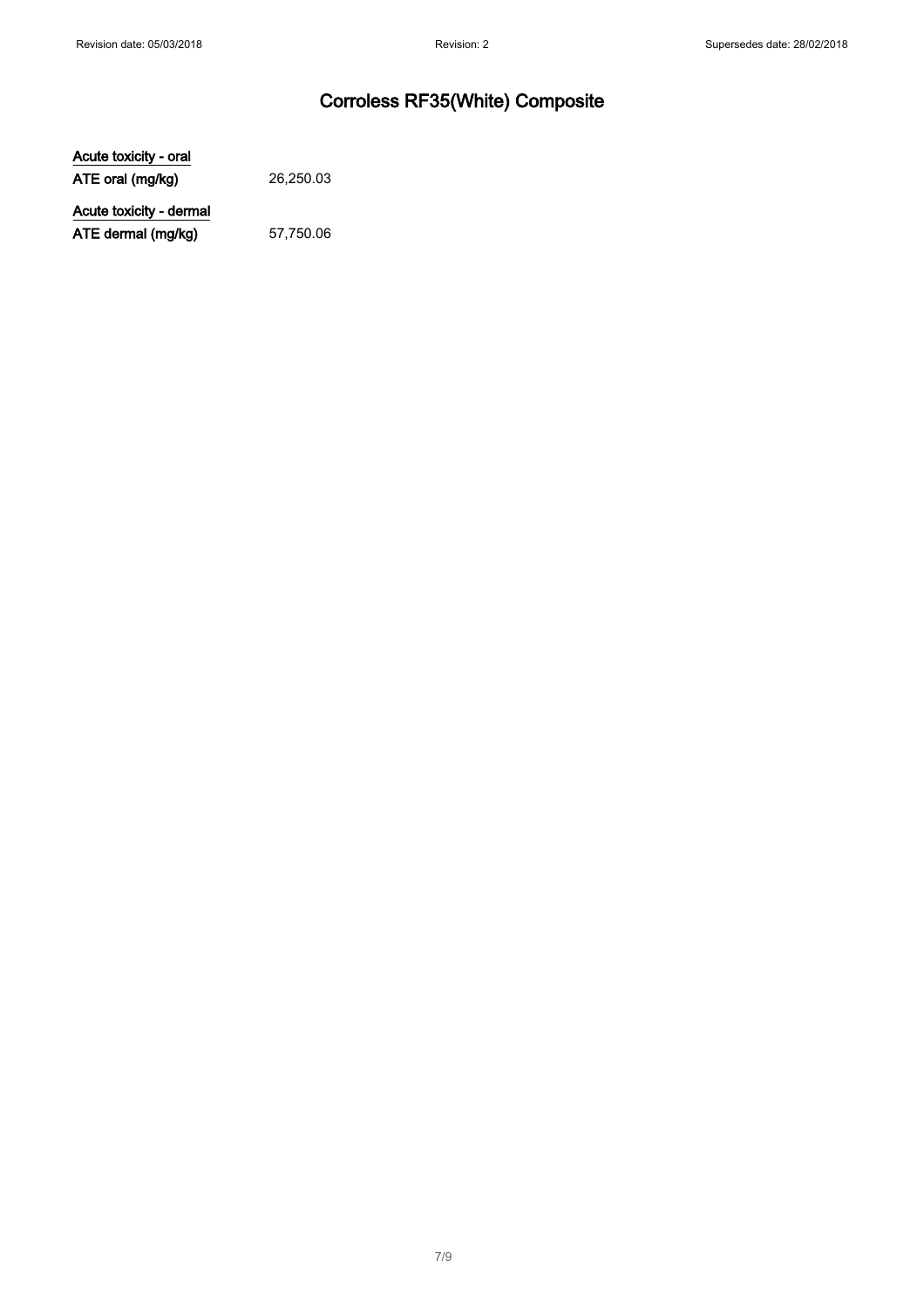| <b>SECTION 12: Ecological Information</b>  |                                                                                                                                                                                                                                                                                                                  |
|--------------------------------------------|------------------------------------------------------------------------------------------------------------------------------------------------------------------------------------------------------------------------------------------------------------------------------------------------------------------|
| 12.1. Toxicity                             |                                                                                                                                                                                                                                                                                                                  |
| 12.2. Persistence and degradability        |                                                                                                                                                                                                                                                                                                                  |
| 12.3. Bioaccumulative potential            |                                                                                                                                                                                                                                                                                                                  |
| 12.4. Mobility in soil                     |                                                                                                                                                                                                                                                                                                                  |
| 12.5. Results of PBT and vPvB assessment   |                                                                                                                                                                                                                                                                                                                  |
| 12.6. Other adverse effects                |                                                                                                                                                                                                                                                                                                                  |
| <b>SECTION 13: Disposal considerations</b> |                                                                                                                                                                                                                                                                                                                  |
| 13.1. Waste treatment methods              |                                                                                                                                                                                                                                                                                                                  |
| General information                        | Disposal of this product, process solutions, residues and by-products should at all times<br>comply with the requirements of environmental protection and waste disposal legislation and<br>any local authority requirements.                                                                                    |
| Disposal methods                           | Residues and empty containers should be taken care of as hazardous waste according to<br>local and national provisions. Do not empty into drains.                                                                                                                                                                |
| <b>Waste class</b>                         | 08 01 11 Waste paint and varnish containing organic solvents or other dangerous<br>substances If this product is mixed with other wastes, this code may no longer apply. If mixed<br>with other wastes, the appropriate code should be assigned.<br>For further information, contact your local waste authority. |

### SECTION 14: Transport information

General The product is not covered by international regulations on the transport of dangerous goods (IMDG, IATA, ADR/RID).

### 14.1. UN number

Not applicable.

### 14.2. UN proper shipping name

Not applicable.

### 14.3. Transport hazard class(es)

No transport warning sign required.

### 14.4. Packing group

Not applicable.

### 14.5. Environmental hazards

Environmentally hazardous substance/marine pollutant No.

### 14.6. Special precautions for user

Not applicable.

### 14.7. Transport in bulk according to Annex II of MARPOL and the IBC Code

Transport in bulk according to Not applicable. Annex II of MARPOL 73/78 and the IBC Code